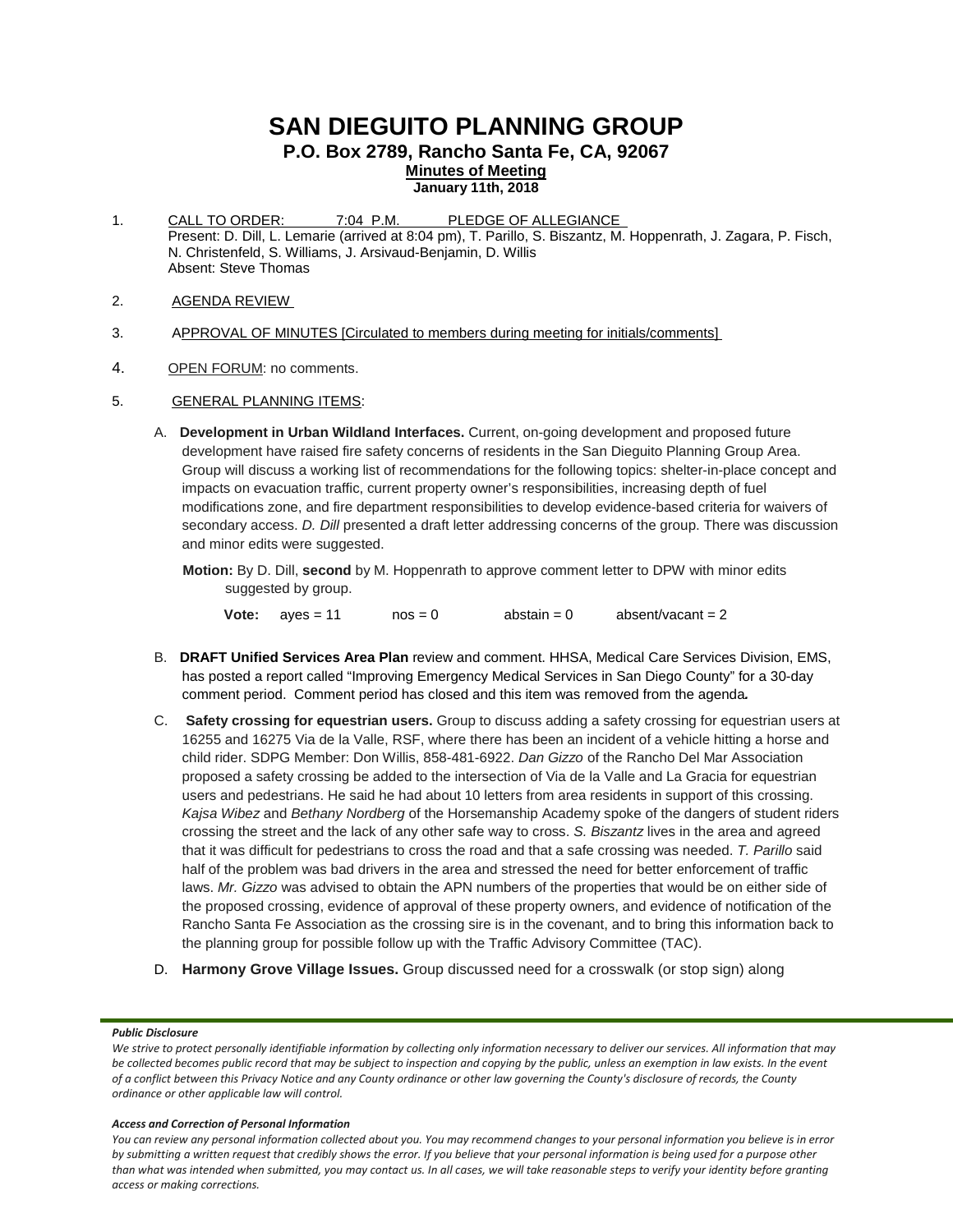Harmony Grove Village Parkway, lack of speed limit signs (and speeding) on Harmony Grove Village Parkway and County Club within the boundaries of HGV, and late night unsafe driving on Harmony Grove Road. *S. Williams* was advised to contact David Sibbet, DPS manager, for follow up. Intense nighttime work lighting for construction of model homes in HGV has been discontinued. SDPG Member: Susan Williams, [760-212-3280.](tel:(760)%20212-3280)

E. **2018 DPW San Dieguito Planning Area Road Improvement and Repair List.** Discuss suggestions for new items to add to list for 2018. Group members are encouraged to provide descriptions of candidate road segments in need of improvements/repair to *D. Dill* for creation of a list by next meeting.

# 6. MAJOR PROJECTS AND LAND USE ITEMS:

- A. **Hacienda Santa Fe Senior Facility**. Proposed project is located in the City of San Diego on the southeastern corner of Via de la Valle at El Camino Real. The developer with present an overview of the project with Q&A in preparation for the release of a draft EIR sometime in the first quarter of 2018. Project Developer: Milan Capital Management - Bret Bernard, AICP, Director of Planning & Development, [714-687-0000, ext119;](tel:(714)%20687-0000) SDPG member: Don Willis [\(858\) 481-6922.](tel:(858)%20481-6922) *Continued to March 8th*
- B. **PDS2017-STP-17-042 RSF Village Gateway Center Site Plan.** Proposed retail, market, office project located at [6089 La Flecha](https://maps.google.com/?q=6089+La+Flecha&entry=gmail&source=g) on the triangular island between the intersections of La Flecha, La Granada, and Via De Santa Fe; APN 266-291-02, 266-291-01. 27,017-gross sq. ft., 25,620-net rentable floor area, two story building includes 65,000 sq. ft. subterranean 135-car parking garage. Applicant: Landrock Development, Enrique Landa, 858-756-3349; Applicant's Representative: Jim Simmons, 760-471-2365; PDS Planner: Marisa Smith at 858 694-2621; SDPG Member: Joe Zagara, 858-756-4211. *Continued to Feb. 8th*
- C. **Sahm Family Foundation Del Dios Ranch** Introductory presentation by *John Sherritt* of Ainslie Communities, and Mike Wolfe and Ryan Birdseye of San Dieguito Engineering, of the proposed project that is consistent with the GP and community plan and includes 91 dwelling units on 210-acres comprised of the covenant Sahm Estate (one du) and adjacent unincorporated parcels northeast of the Del Dios Highway/El Camino del Norte intersections for the remaining 90 du's. *Bob Cuthbertson* reviewed the history of the property and the extensive philanthropic activities of the Sahm family. No development or related changes are proposed on the two parcels comprising with Sahm Estate within the Rancho Santa Fe Covenant; RSF Covenant: APN 265-231-13 (41.18 acres), APN 265-231-14 (8.38 acres). Proposed clustering of 90 lots under a conservation subdivision resulting in a tentative map on the 160 acre portion of the site; unincorporated San Diego County: APN 265-380-12 (11.68 ac.), APN 265-380-10 (4.52 ac.), APN 265-380-11 (6.54 ac.), APN 265-380-09 (5.43 ac.), APN 265-380-08 (108 ac.), APN 265-380-39 (5.22 ac.), APN 265-380-38 (2.74 ac.), APN 265-380-37 (2.97 ac.), APN 265-380-22 (2.49 ac.), APN 265- 380-01 (56.12 ac.), and APN 265-380-07 (50.84 ac.). County Planner Denise Russell, [Denise.Russell@sdcounty.ca.gov.](mailto:Denise.Russell@sdcounty.ca.gov) The applicant plans on holding community meetings (264 invitations have been sent) for feedback from area residents and will be returning to the SDPG as plans become updated. *J. Arsivaud*-*Benjamin* asked about the value of on-site habitat and was told there was coastal sage scrub but no wildlife corridors. *D. Dill* commented on the LOS F rating of Del Dios Highway and difficulty of any planned mitigation. *Mr Sherritt* replied that they would use roundabouts to mitigate traffic. *T. Parillo* was surprised that a philanthropic family would build a project with maximum density not consistent with the neighborhood and that created traffic issues for surrounding residential streets. *S. Biszantz* asked about covenant portion and was told that was for sale and could have only 4 large lot

## *Public Disclosure*

### *Access and Correction of Personal Information*

*We strive to protect personally identifiable information by collecting only information necessary to deliver our services. All information that may be collected becomes public record that may be subject to inspection and copying by the public, unless an exemption in law exists. In the event of a conflict between this Privacy Notice and any County ordinance or other law governing the County's disclosure of records, the County ordinance or other applicable law will control.*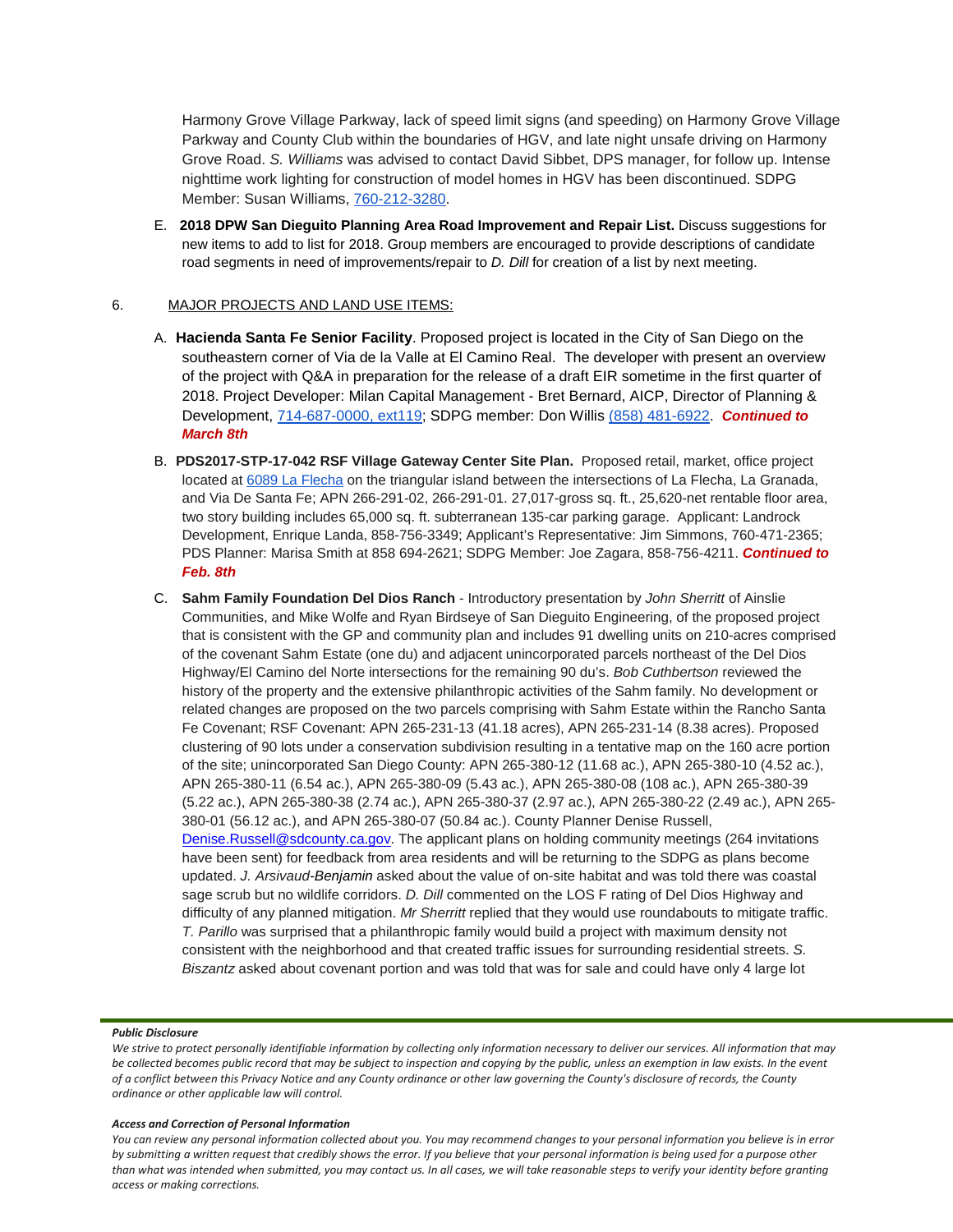homes. *D. Willis* was told there would be gates at both ends of the project but that Aliso Canyon Rd could be used as an emergency exit. *J. Arsivaud-Benjamin* noted that all traffic would still need to use Camino del Norte to exit. *L. Lemarié* suggested that the main entrance could be on Aliso Canyon Rd instead of Del Dios Highway. She also suggested that the entire property could possibly be annexed into the covenant if the density were lowered. *J. Arsivaud*-*Benjamin* suggested that the applicant return with an option C that would have 2-acre lots on the 160 acre property. *Susan White* of the Hacienda Santa FE POA was concerned about traffic issues and ingress/egress. She said there were already heavily impacted roads and residents had problems getting out of the community. *Peter Holowka* felt this project's clustered housing did not match the surrounding low-density estate residential and was concerned about a reduction in his property values. He felt the project would put an undue strain on the area schools. *Harrris Jamil* thought the project design was too dense, pointing out that these would be the smallest lots in the area, and that the value of the surrounding homes would be affected.

D. **PDS2016-TPM-21243, APN 265-260-20-00**. Tentative parcel map proposal to split existing 9.32-acre lot into 2 lots. Existing property contains ~13,000 sf main house and ~2,100 sf guest house. Application would provide a 2.86-acre lot with grading and utilities near existing guest house. 18181 Via Roswitha, Rancho Santa Fe. Owner: Thomas Powell; Applicant's representative: Matt De Vincenzo, 858-597-2001; PDS Planner: Don Kraft, 858-694-3856; SDPG member: Tim Parillo [415-238-6961](tel:415-238-6961)

**Motion:** By T Parillo, **second** by N. Christenfeld to approve as presented.

|  |  | <b>Vote:</b> $aves = 11$ | $nos = 0$ | abstain $= 0$ | absent/vacant = $2$ |
|--|--|--------------------------|-----------|---------------|---------------------|
|--|--|--------------------------|-----------|---------------|---------------------|

- E. **PDS2014-LDPCHG-00072, Bagley Major Grading Plan Change.** The project site is located off Artesian Road at Camino Lima and Rio Vista Road. Notice of Intent to Adopt a Subsequent Negative Declaration available at [\(http://www.sdcounty.ca.gov/pds/ceqa\\_public\\_review.html\)](http://www.sdcounty.ca.gov/pds/ceqa_public_review.html) Comment deadline is 4:00pm, January 22, 2018. PDS Planner: Don Kraft, 858-694-3856; SDPG Member: Doug Dill, 760-736-4333. Group had no comments.
- F. **Property Specific Request (SD15) to General Plan Amendment & Rezone (GPA12-005; REZ14- 006)** PDS Planner Kevin Johnston to answer questions concerning the proposed change from SR-1 to a combination of General Commercial (C-1), VR-10.9, and SR-0.5 bringing an estimated total potential dwelling unit increase of 301 units. The parcel(s) are located adjacent to a densely developed City of San Marcos suburban area. Discuss rewording of last SDPG motion to clarify inconsistencies with LU-1.2, which prohibits leapfrog development. The property owner is exploring annexation to San Marcos. Additional information on the project can be found on the project web page at <http://www.sandiegocounty.gov/content/dam/sdc/pds/advance/PSR/prelim-analysis-sd15.pdf>*Continued to Feb 8th*

# 7. ADMINISTRATIVE MATTERS:

- **A.** Community Reports<br>**B.** Consideration and com-
- **B.** Consideration and comments on circulation mail<br>**C.** Future agenda items and planning
- **C.** Future agenda items and planning<br>**D.** Prospective & returning Planning G
- **D.** Prospective & returning Planning Group members **E.** Supply orders and reimbursement of expenses
- **E.** Supply orders and reimbursement of expenses

Adjourned 10:02 pm

**NOTE: The San Dieguito Planning Group currently has one vacancy.** If you wish to become a member of the

## *Public Disclosure*

*We strive to protect personally identifiable information by collecting only information necessary to deliver our services. All information that may be collected becomes public record that may be subject to inspection and copying by the public, unless an exemption in law exists. In the event of a conflict between this Privacy Notice and any County ordinance or other law governing the County's disclosure of records, the County ordinance or other applicable law will control.*

## *Access and Correction of Personal Information*